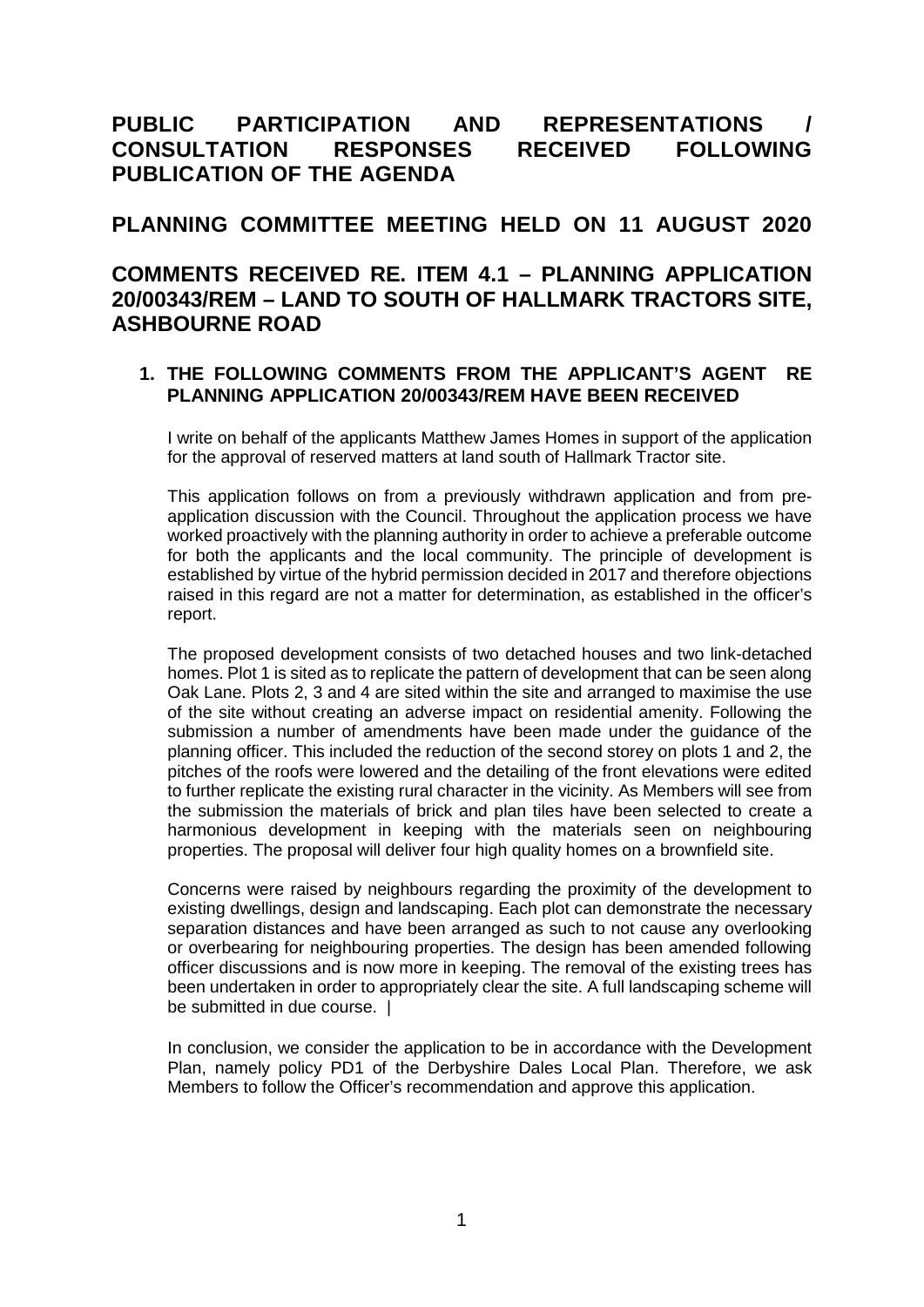#### **2. THE FOLLOWING COMMENTS FROM THE ECONOMY TRANSPORT DCC RE PLANNING APPLICATION 20/00343/REM HAVE BEEN RECEIVED:**

The applicant has submitted further details demonstrating the proposed alterations to the existing drainage ditch, which is to be culverted in order to deliver the proposed access solution, which was to build out the access to achieve visibility, and was accepted at the outline stage for the residential development. The Local Highway Authority (LHA) is satisfied with the proposals and their deliverability at a Section 278 stage.

The Local Lead Flood Authority (LLFA) have reviewed the proposals and whilst they have a no culverting policy, and prefer if diversions are kept open, in the site-specific circumstances they will consider culverting acceptable if necessary. However, the works would require land drainage consent from the Flood Risk Team at a S278 stage prior to construction.

Furthermore, there appears to be a watercourse west of the proposed development which flows south underneath Oak Lane and then into the ditch/watercourse network on the south side. The LLFA also note that hybrid application 17/00329/FUL noted that, should discharge of surface water by infiltration not prove feasible, then surface water should be attenuated and discharged to this watercourse.

Therefore, the previous condition which was applied to application 17/00329/FUL has been reiterated, and will ensure that an appropriate surface water drainage strategy for the site is submitted, including the discharge into the watercourse and its onward connectivity, will be provided at discharge of conditions.

The Local Highway Authority Advice is that, in its view, the impacts of the development on highway safety would not be unacceptable, and when considered cumulatively with other developments, the impacts on the road network would not be severe. Based on the information provided, the development therefore does not conflict with paragraph 109 of the National Planning Policy Framework (2019), subject to the conditions and/or planning obligations outlined in this report.

#### **Conditions**

- 1. No part of the development hereby permitted shall be occupied until such time as the access arrangements shown on Planning Proposals Sheet 1 of 9 drawing number 19.3692.29 Rev D have been implemented in full.
- 2. The development hereby permitted shall not be occupied until such time as the parking and turning facilities have been implemented in accordance with Detailed Planning Proposals Sheet 1 of 9 drawing number 19.3692.29 Rev D. Thereafter the onsite parking provision shall be so maintained in perpetuity.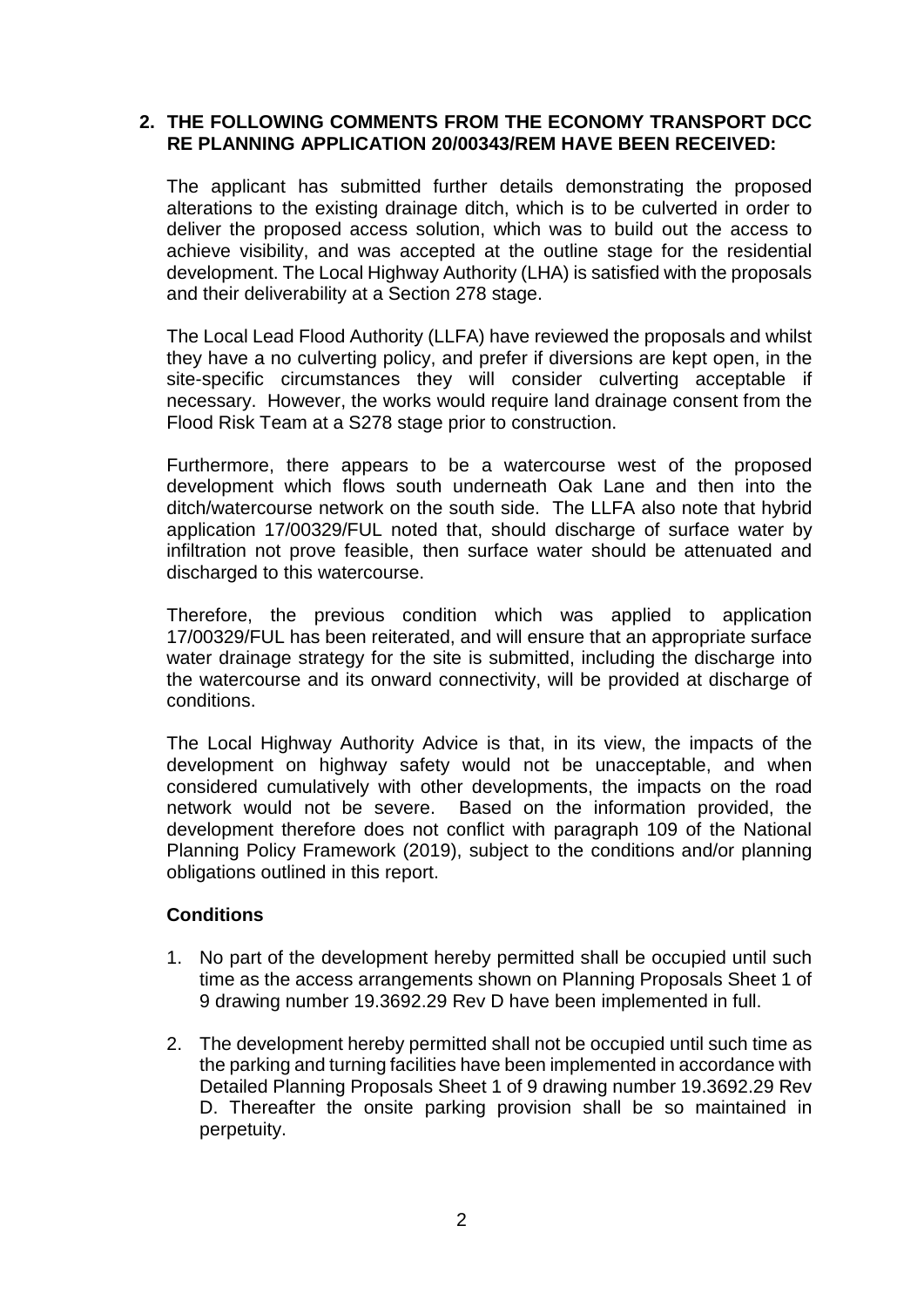- 3. No part of the development shall be commenced until such time as the offsite works have been completed generally in accordance with Proposed Alterations to Existing Drainage Ditch Drawing number B20164-PPL-CE-0001. For the avoidance of doubt the developer will be required to enter into a 1980 Highways Act S278 Agreement with the Highway Authority in order to comply with the requirements of this condition.
- 4. No development shall take place until a detailed design and associated management and maintenance plan of surface water drainage for the site in accordance with DEFRA Non-statutory technical standards for sustainable drainage systems (March 2015), has been submitted to and approved in writing by the Local Planning Authority. The approved drainage system shall be implemented in accordance with the approved detailed design prior to the use of the building commencing.

#### **Officer Comments:**

Officers consider that land drainage and highway matters can be appropriately addressed with the conditions detailed above.

### **3. THE FOLLOWING COMMENTS FROM COUNCILLOR ALLISON, DOVERIDGE AND SUDBURY RE PLANNING APPLICATION 20/00343/REM HAVE BEEN RECEIVED:**

I'm pleased that the applicants have made a resubmission that has reduced the size of the plots 1 and 2 to 2 storey rather than 3 and that plots 3 and 4 have been re-orientated to at least try and reflect the style of the 2 existing 3 bedroomed semi-detached properties which they will back onto . However I think the site is too small for the size of the properties proposed and will have a cramped appearance which will not reflect the type of adjacent homes which are in substantially larger plots. I believe the density and layout of this development does not comply with Policy PD1 of the local plan which clearly states ' *requiring that a development contributes positively to an area's character , history and identity in terms of scale, height, density, layout, appearance, materials and relationship to adjacent buildings and landscape features.*

Reducing the size of the properties will make them more in keeping with the surrounding properties in terms of landscaping and garden sizes and I would ask that to be considered. Reducing the size of the properties would also allow for provision of parking for visitors which currently is minimal. There is no public transport accessible near the site and therefore visitors would most likely arrive by car, probably parking on the narrow Oak Lane. This will create a hazard for other road users. Given the proposed size of the properties it is highly likely that more than 2 car parking spaces will be required for each property in any event.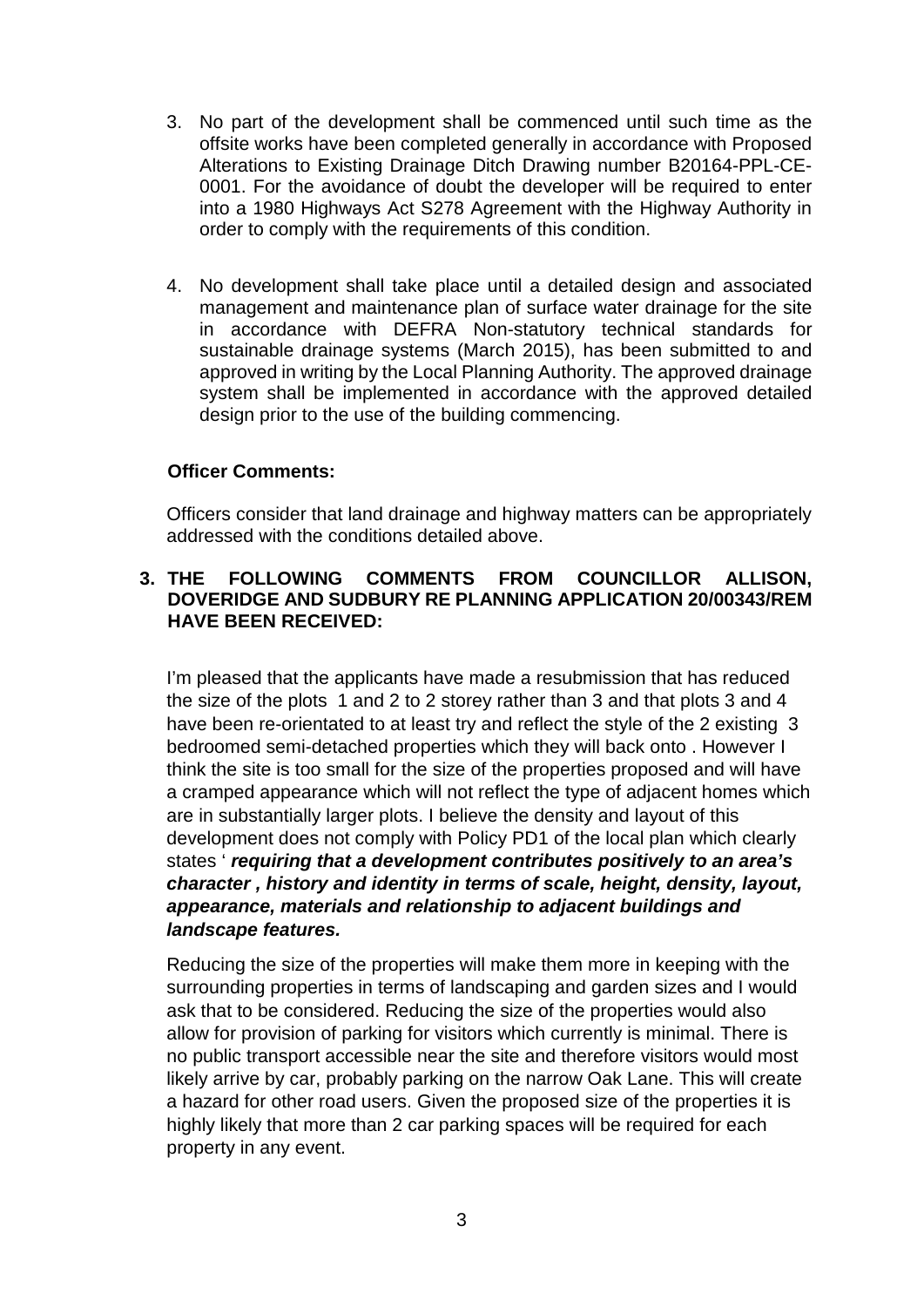In conclusion the original approval for the new Russell tractors showroom which allowed the outline permission for the housing on Oak Lane has I believe neither provided the stated employment opportunities for local people or now housing that is affordable. Russell Kirby Moorside Ltd has now sold the land earlier this year and presumably will no longer receive additional proceeds.

Cllr Jacqui Allison, Doveridge and Sudbury

#### **Officer Comments:**

Officers recommend that the comments of the Ward Member be noted insofar as relevant to the consideration of this approval of reserved matters application for 4 no. dwellings.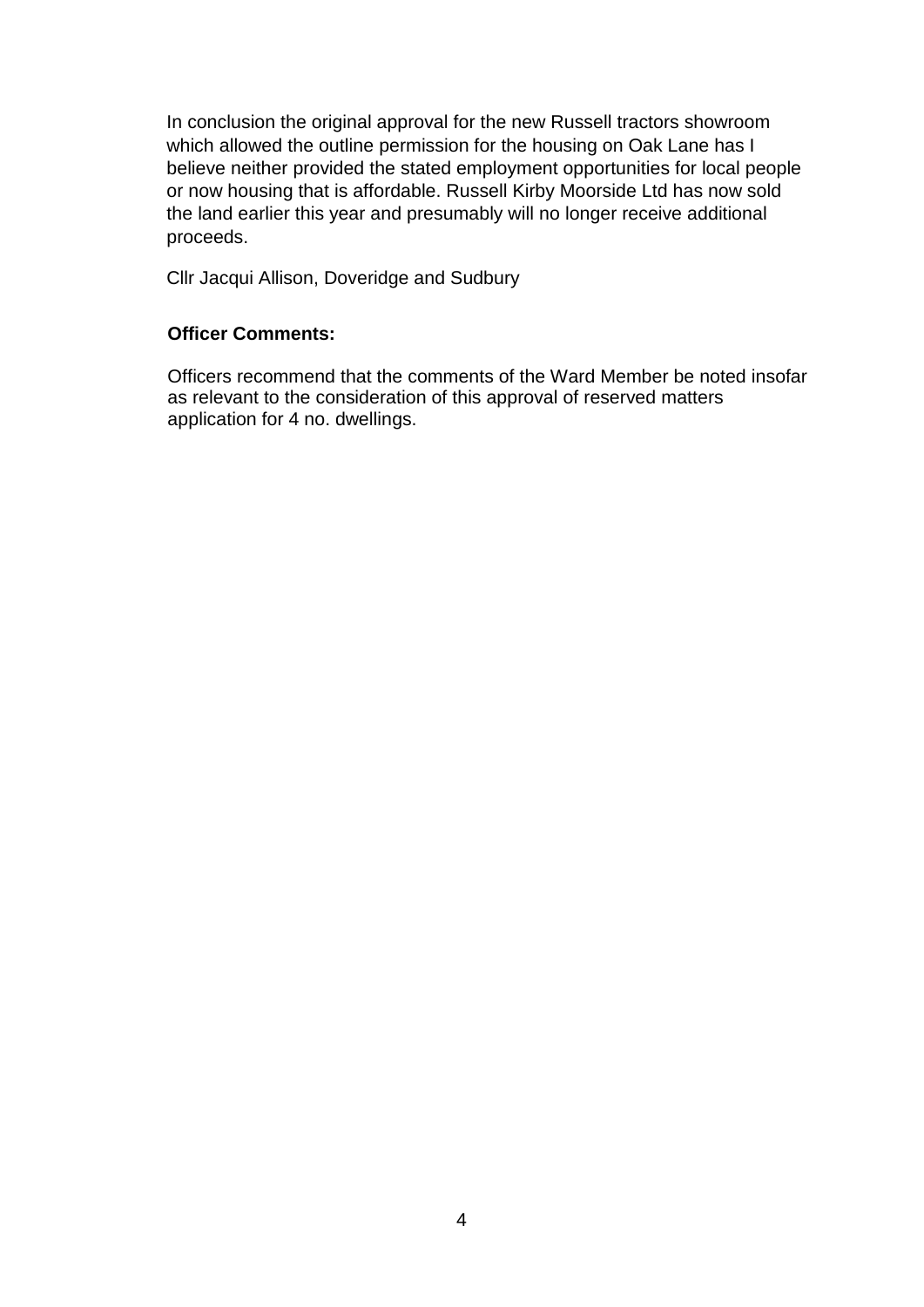### **4. THE FOLLOWING COMMENTS FROM JAMES BENNETT, RESIDENT RE PLANNING APPLICATION 20/00343/REM HAVE BEEN RECEIVED:**

Following the planning officers recommendations my comments on this application are as follows;

The committee must have their own regard to the provisions of the adopted Derbyshire Dales Local Plan when determining this application.

1. Policy PD1 requires "that development contributes positively to an area's character, history and identity in terms of scale, height, density, layout, appearance, materials, and the relationship to adjacent buildings and landscape features." it also requires "that development achieves a satisfactory relationship to adjacent development and does not cause unacceptable effects by reason of visual intrusion, overlooking, shadowing, overbearing effect, noise, light pollution or other adverse impacts on local character and amenity".

In the absence of a site visit the committee is reliant on photographs to understand how the proposed development integrates with its surroundings and meets the requirements of this policy - I would expect the planning committee to give particular consideration to the rear of the plot which borders three other properties (Bentfield, Lodge Cottage & Willow Cottage), the area which will have biggest impact on the local amenity and character.

However, the committee cannot possibly come to a lawful conclusion on this matter as not enough information is contained within the planning officers' report to enable them to do this. Photographs #1, #2, #3, #4 & #10 do not show the development site. Photographs #5 & #6 show the access. Photographs #7, #8 & #9 are effectively the same photo showing a small proportion of the development outlined in orange below. In fact there are no photographs taken from within the site or anything to give the committee an idea of the local character, housing styles and existing boundaries into which this development must integrate.

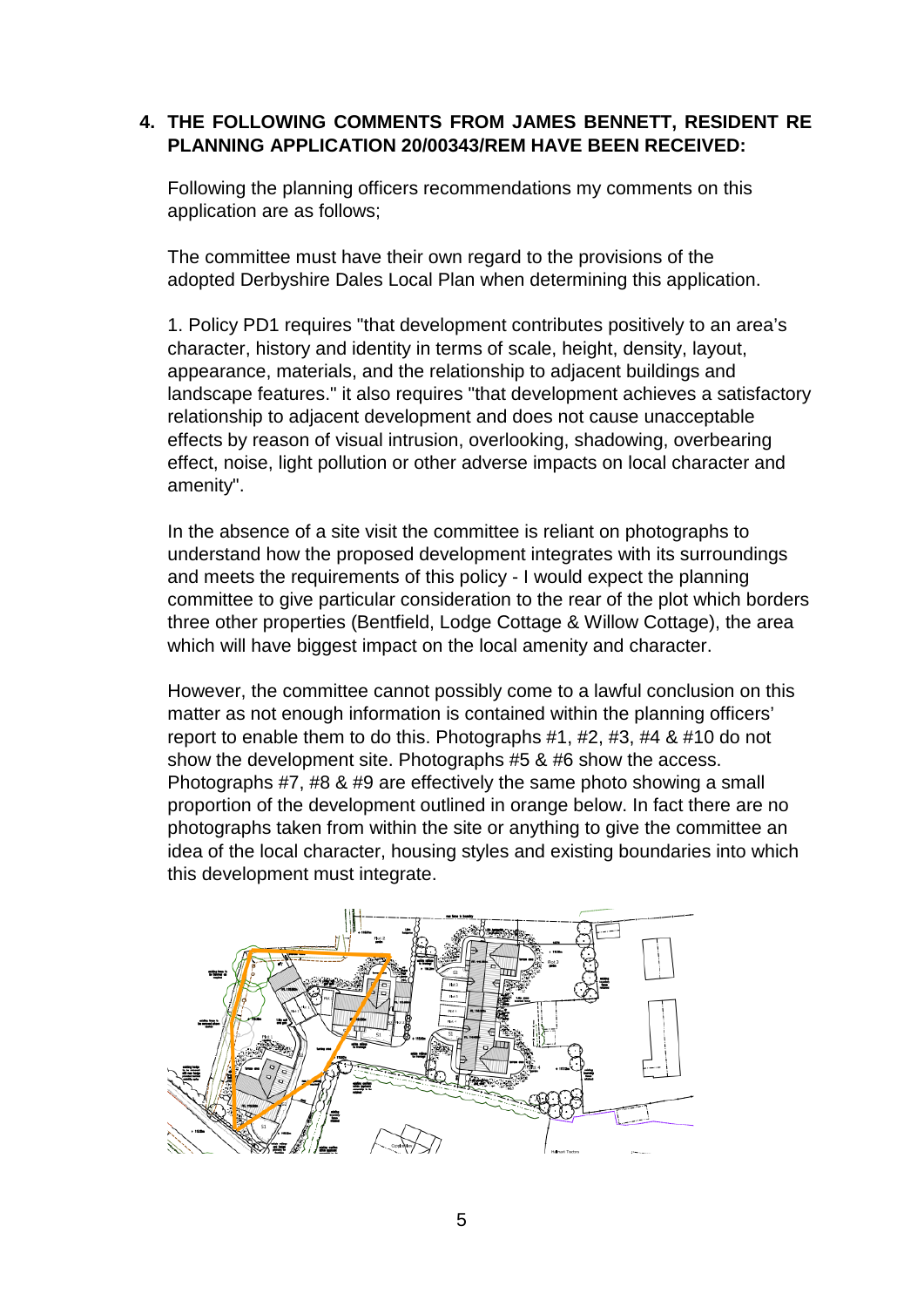At the very minimum this decision should be deferred until adequate information is made available to the planning committee in order for them to make a valid decision.

2. Policy HC19 states "Proposals should minimise the need to travel, particularly by unsustainable modes of transport and help deliver the priorities of the Derbyshire Local Transport Plan". A development of "up to" four properties was agreed at the outline stage - However the size of the properties was not. In order to align with this policy a development of smaller two/three bedroom properties would be more appropriate in an area with no access to any local amenities or public transport.

3. The original outline application was approved on the basis that a number of hedgerows and mature trees were to be retained on the development site (In line with the council's policy PD6). The hedgerows and trees are not shown as retained in this reserved matters application - therefore approval of this application would be a departure from the details agreed at outline stage and would thus be unlawful.

#### **Officer Comment:**

Officers recommend that the comments of the local resident are noted. In respect of points 2 and 3, Members are advised that this application seeks approval of the matters which were reserved in respect of application code ref. 17/00329/FUL including the scale, layout and external appearance of the development, the layout of the service roads and pedestrian routes within the site and the landscaping of the site. The amount of development agreed at outline stage cannot be revisited, although the impact of the development, insofar as relevant to the reserved matters on the environment, including character and appearance of the area and appropriateness of the landscaping of the site are matters for consideration.